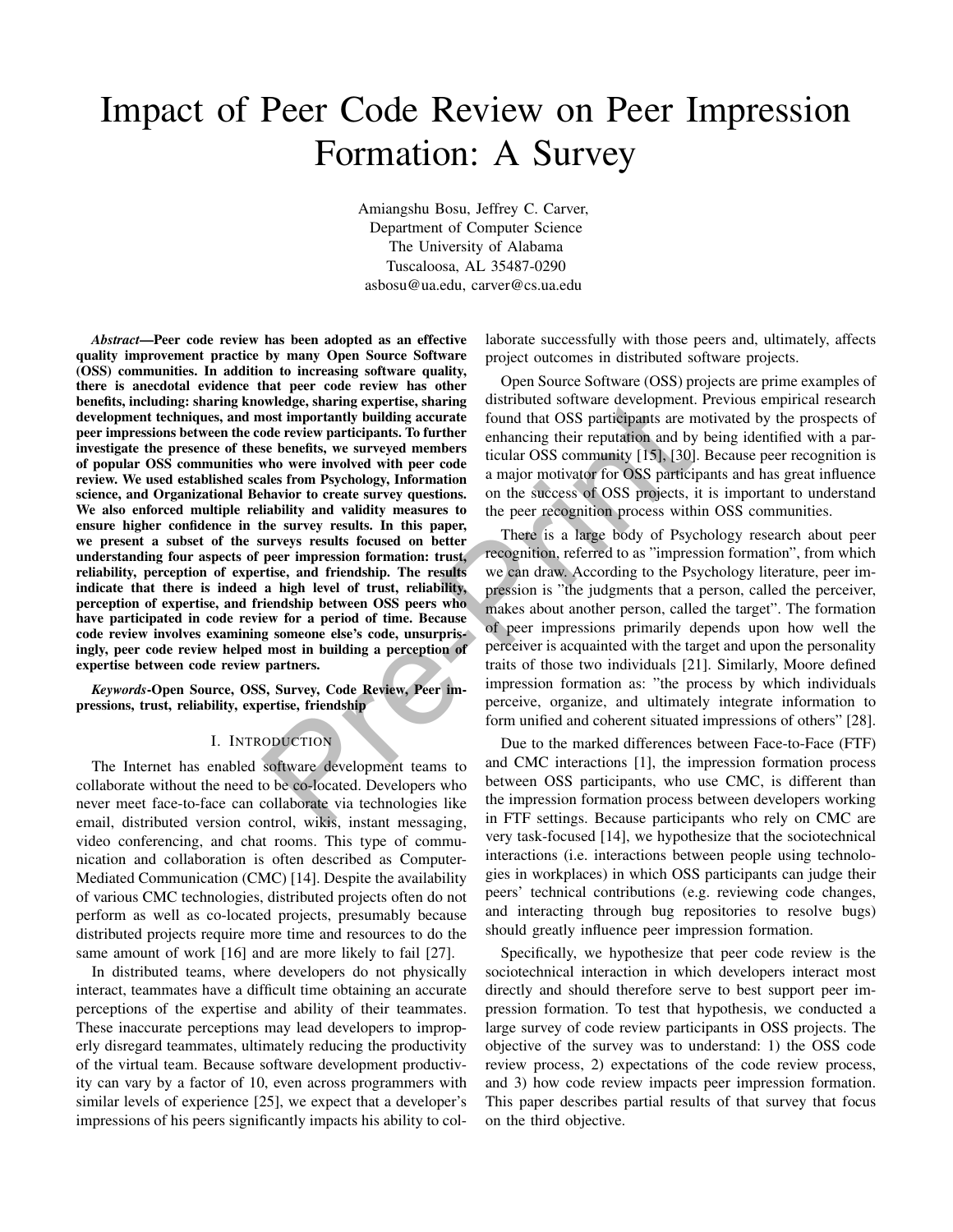The remainder of the paper is organized as following. Section II defines the hypotheses of this study. Section III describes the research method. Section IV describes the results of the reliability and validity analysis of the study. Section V describes the characteristics of the study participants. Section VI discusses the results of the study. Section VII discusses the implications of the study results. Section VIII describes the threats to validate. Finally, Section IX provides some directions for future work and concludes the paper.

#### II. RESEARCH HYPOTHESES

with which software teams, in to form accurate perception of<br>wersely, many mature, successful during the code review process<br>dopted peer code reviews (infor-<br>an important quality assurance an accurate perception of expert Software inspections, in which developers subject their code to review by peers or other stakeholders to identify defects, was developed by Michael Fagan in 1976 [12]. Since then, it has been established as an effective quality improvement practice [6], [35]. Even with the benefits offered by software inspections, their relatively high cost and time requirements have reduced the prevalence with which software teams, in general, adopt them [19]. Conversely, many mature, successful OSS projects have recently adopted peer code reviews (informal software inspection) as an important quality assurance mechanism. In this paper we define, Peer Code Review as, *the process of analyzing code written by a teammate (i.e. a peer) to judge whether it is of sufficient quality to be integrated into the main project codebase*. There are multiple ways to perform a code review, but they all have a similar goal of evaluating certain properties of newly written or revised code. Besides detecting defects and maintaining the integrity of the code, peer code review helps the community spread knowledge, expertise, and development techniques among the review participants [35].

Our previous motivating work on OSS projects suggests that OSS participants consider a peer's coding contributions to be the most important factor, as opposed to other personal or professional factors, in forming impressions about that peer [2]. Code review is an important method for evaluating the code contributions of one's peers. Moreover, reviewing code may be the most direct interaction that an OSS participant has with his or her peers and therefore a good mechanism to become familiar with the peers' personalities and abilities. Hence, the general hypothesis of the study described in this paper is: *Peer code review is highly effective in building peer impressions between OSS peers.* To study this general hypothesis, the following sections define detailed hypotheses about four important types of peer impression.

# *A. Trust*

We define Trust as: *an expectation that someone will act or not act in certain ways.* Participation in the code review process may have both positive and negative impacts on the trustworthiness of an OSS peer. For example, if a code reviewer repeatedly observes that a peer produces high-quality code, he will consider that peer's future code to be trustworthy and will be more likely to trust that peer's project related decisions. Conversely, if a code reviewer finds that a peer writes malicious code, he will likely have difficulty trusting that peer in the future. We seek to determine whether peer code review has an impact (either positive or negative) on trust between OSS participants. The hypotheses related to *Trust* are:

*H*10*: Participation in peer code review does not affect the mutual trust between OSS peers.*

*H*1A*: Participation in peer code review affects the mutual trust between OSS peers.*

## *B. Perception of Expertise*

We define Perception of Expertise as: *a belief about the amount of various types of expertise a person possesses.* Again, due to the virtual nature of OSS projects, the participants are likely to be less aware of the backgrounds of their peers than participants in FTF projects. OSS participants have to judge the expertise of a peer based primarily upon project contributions. We believe that interactions in which participants can judge their peers contributions will help them to form accurate perception of expertise. The interactions during the code review process tend to focus on the quality and appropriateness of code and should help with forming an accurate perception of expertise. The hypotheses related to *Perception of Expertise* are:

*H*20*: Participation in peer code review does not affect the perception of expertise between OSS peers.*

*H*2A*: Participation in peer code review helps OSS peers form a more accurate perception of expertise of each other.*

#### *C. Reliability*

We define Reliability as: *a belief about the how accurately and completely a teammate will carry out an assigned responsibility.* A code reviewer will judge a peer to be reliable when she finds that peer writing high-quality code, maintaining the project design, following coding guidelines, and adequately testing her code. Conversely, a code reviewer will consider a peer to be unreliable when she writes poor code, violates project guidelines, and introduces bugs. We seek to determine whether peer code review has an impact (either positive or negative) on the reliability with which one views their peers. The hypotheses related to *Reliability* are:

*H*30*: Participation in peer code review does not affect the perception of reliability between OSS peers.*

H<sub>3A</sub>: Participation in peer code review affects the percep*tion of reliability between OSS peers.*

#### *D. Friendship*

We use the Oxford English Dictionary definition of **Friend**ship: "*a relationship between two or more people who hold mutual affection for each other*" [10]. The OSS participants who are more experienced with regard to the design and constraints for a particular module typically review most of the code changes for that module. It is common for same person(s) to frequently review the code changes from a particular code author. Because the reviewer and the code author will communicate more frequently with each other than with other peers, they may form a friendship. Conversely, code review can be a source of conflict. A code author may consider a reviewer's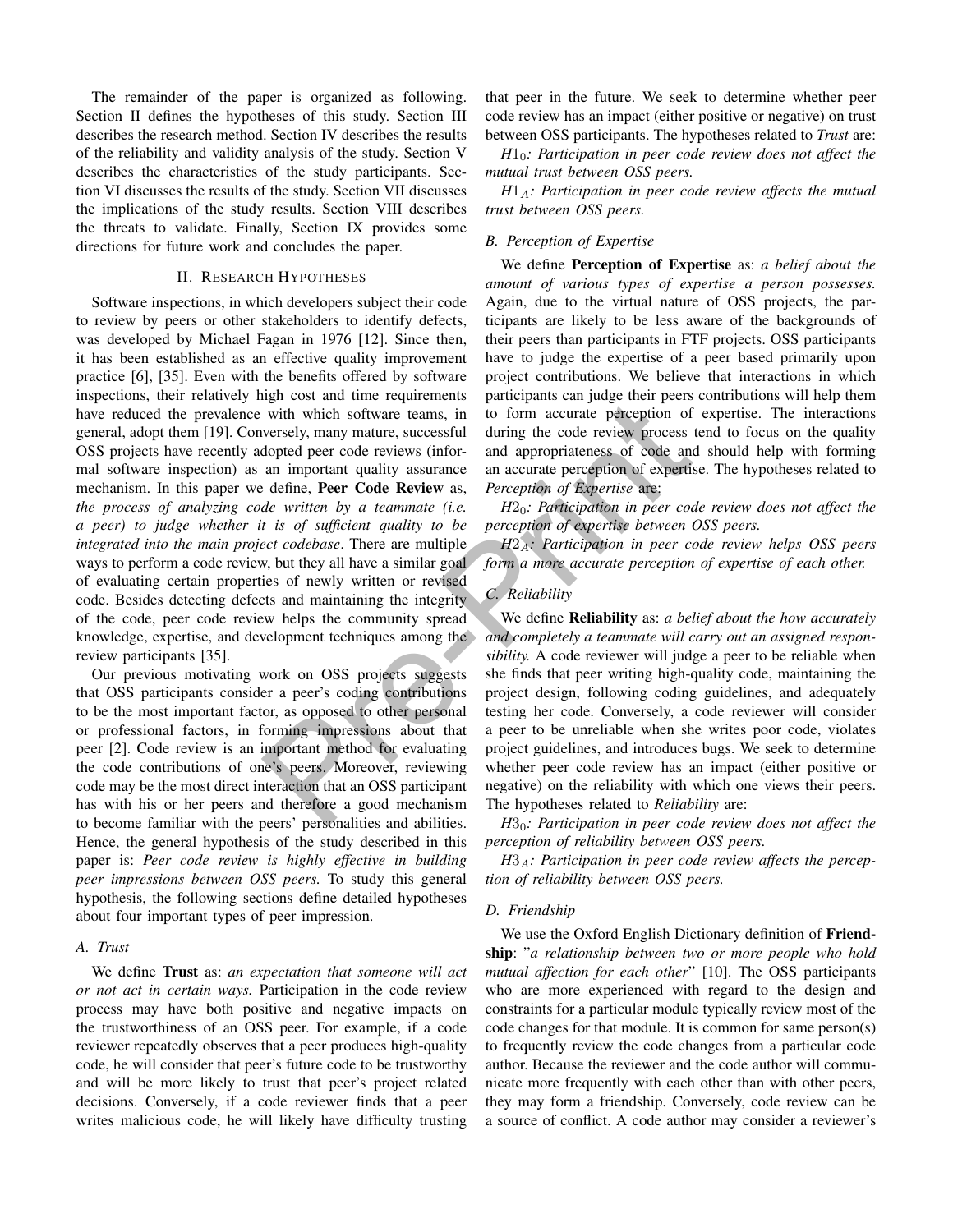rejection or critique of his code to be unfair and become offended. This situation may result in arguments between the code author and the reviewer, and eventually deteriorate their level of friendship. We seek to determine the impact (positive or negative) of peer code review on friendships between OSS participants. The hypotheses related to *Friendship* are:

*H*40*: Participation in peer code review does not affect the friendship between OSS peers.*

*H*4A*: Participation in peer code review affects the friendship between OSS peers.*

#### III. RESEARCH METHOD

To investigate the hypotheses defined in Section II and to better understand the effects of the OSS code review process on peer impression formation, we surveyed code review participants from a number of OSS projects. The following sub-sections describe the participant selection criteria, survey design process, pilot tests, and data collection methods.

#### *A. Participant Selection*

Because the impression formation process takes time, peers must have been interacting through code review for a while before impressions can be formed. Many OSS projects use tools (i.e. Gerrit, RietVeld, or ReviewBoard) to manage the code review process. We developed Java applications to populate a MySQL database with data mined from publicly available code review repositories of 34 OSS projects that used one of these code review tools. Then, to identify OSS participants who had been actively involved in code review for a while, we queried the database to find participants who had either posted at least 30 code review requests or reviewed at least 30 code changes. Out of the 12470 code review participants in the database, 2207 (17.8%) matched this criteria.

## *B. Survey Design*

We followed well-regarded social and behavioral research methods to design our survey [9], [13]. For the survey, we defined a *code-review partner* to be "a person who reviews your code or whose code you review on a regular basis" and a *non-code review partner* to be "a person who has been a peer for some time, but you have rarely reviewed their code". Based on these definitions, we designed the survey to determine how OSS participants compare their code review partners to their non-code-review partners on the following topics:

- 1) trustworthiness,
- 2) reliability,
- 3) perception of expertise, and
- 4) friendship.

We assessed these constructs using multiple questions, most of which were drawn from well-established scales from psychology, information science, or organizational behavior (i.e. *trust* [20], [24], [31], [33], *reliability* [20], [31], [32], *perception of expertise* [32], and *friendship* [3], [32]). We modified and adapted some questions to fit our context. We also created a few new questions based upon our knowledge of OSS development practices. Table I lists the final questions

TABLE I CONSTRUCTS AND SCALE ITEMS

| , and eventually deteriorate their  | <b>Construct</b> | Item                       | Question                                                                                      |
|-------------------------------------|------------------|----------------------------|-----------------------------------------------------------------------------------------------|
| o determine the impact (positive    |                  | $trust_1$                  | My communication with him/her is more in-<br>formal (e.g. unofficial, friendly)               |
| lew on friendships between OSS      | Trust            | trust_2                    | S/he is less likely to intentionally misrepre-                                                |
| related to Friendship are:          |                  |                            | sent my point of view to others                                                               |
|                                     |                  | trust $3$                  | I am more likely to consider contributing to                                                  |
| code review does not affect the     |                  | (dropped)                  | a new Free/Open Source project at his/her                                                     |
|                                     |                  |                            | request                                                                                       |
| r code review affects the friend-   |                  | $trust_4$                  | S/he is less likely to take advantage of me<br>(e.g. exploit or deceive for personal benefit) |
|                                     |                  | trust $5$                  | I am more likely to share my personal in-                                                     |
|                                     |                  |                            | formation (e.g. feelings, opinions, or achieve-                                               |
| <b>RCH METHOD</b>                   |                  |                            | ments) with him/her                                                                           |
|                                     |                  | expertise1                 | It is easier for me to identify whether s/he has                                              |
| ses defined in Section II and to    | Perception       |                            | the ability to provide help in a specific project                                             |
| of the OSS code review pro-         | of<br>Expertise  | expertise_2                | area<br>I more easily know if s/he is the best person                                         |
| ation, we surveyed code review      |                  |                            | to contribute to a specific project area                                                      |
| of OSS projects. The following      |                  | expertise_3                | It is easier for me to identify if s/he is the                                                |
| ticipant selection criteria, survey |                  |                            | right person to fix a given bug report                                                        |
| d data collection methods.          |                  | expertise_4                | I am more aware of his/her level of work and                                                  |
|                                     |                  | $expertise$ 5              | dedication to the project<br>I am more likely to seek his/her help in                         |
|                                     |                  |                            | a project-related area (e.g. coding problem,                                                  |
|                                     |                  |                            | design decision, task assignment, documenta-                                                  |
| mation process takes time, peers    |                  |                            | tion)                                                                                         |
| ough code review for a while be-    |                  | reliability_1              | I am more comfortable assigning a critical                                                    |
| ed. Many OSS projects use tools     | Reliability      | (dropped)<br>reliability_2 | task to him or her<br>I am more likely to be satisfied with the                               |
| viewBoard) to manage the code       |                  |                            | results of a task assigned to him or her                                                      |
| ed Java applications to populate    |                  | reliability <sup>3</sup>   | S/he is more likely to complete a project-                                                    |
|                                     |                  |                            | related task (not just code review) s/he accepts                                              |
| a mined from publicly available     |                  |                            | even if it requires a large amount of work                                                    |
| 4 OSS projects that used one of     |                  | reliability_4              | S/he is more likely to follow project coding<br>and design guidelines                         |
| en, to identify OSS participants    |                  | reliability_5              | I am more willing to accept his/her advice                                                    |
| ved in code review for a while,     |                  | friendship_1               | I would feel a stronger sense of loss at his/her                                              |
| ind participants who had either     |                  |                            | departure from the project                                                                    |
| w requests or reviewed at least     | Friendship       | friendship_2               | S/he has a better understanding of me (e.g.                                                   |
|                                     |                  | friendship_3               | aware of my preferences and feelings)<br>S/he is more likely to respond to my mailing         |
| 12470 code review participants      |                  | (dropped)                  | list posts                                                                                    |
| ) matched this criteria.            |                  | friendship_4               | I communicate more frequently with him/her                                                    |
|                                     |                  |                            |                                                                                               |
|                                     |                  |                            |                                                                                               |
| I social and behavioral research    |                  |                            | used for the four scales. To avoid any bias, we configured                                    |
| $y$ [9], [13]. For the survey, we   |                  |                            | SurveyMonkey to present the questions in a random order and                                   |
| er to be "a person who reviews      |                  |                            | did not include the name of the <i>construct</i> with the questions                           |
| a review on a regular basis" and    |                  |                            | For each question the survey respondents used a 7-point scale                                 |
| be "a person who has been a peer    |                  |                            | to indicate whether the statement more closely described a                                    |
|                                     |                  |                            |                                                                                               |

used for the four scales. To avoid any bias, we configured SurveyMonkey to present the questions in a random order and did not include the name of the *construct* with the questions. For each question the survey respondents used a 7-point scale to indicate whether the statement more closely described a code-review partner or a non-code-review partner, with  $1 =$ *describes a code-review partner and NOT a non-code review partner*, 4 = *describes both equally* and 7 = *describes a noncode-review partner and NOT a code-review partner*.

In addition to the questions assessing these four constructs, the survey also contained 21 questions about demographics, the importance of peer code review, and the impact of code quality on peer impressions. In this paper, we analyze the subset of those questions listed in Table II (renumbered for the sake of simplicity).

#### *C. Pilot Tests*

To ensure that the survey questions were comprehensible and valid with respect to the study constructs, we conducted multiple pilot tests. First, researchers from Psychology, Computer Science, and Management Information Systems reviewed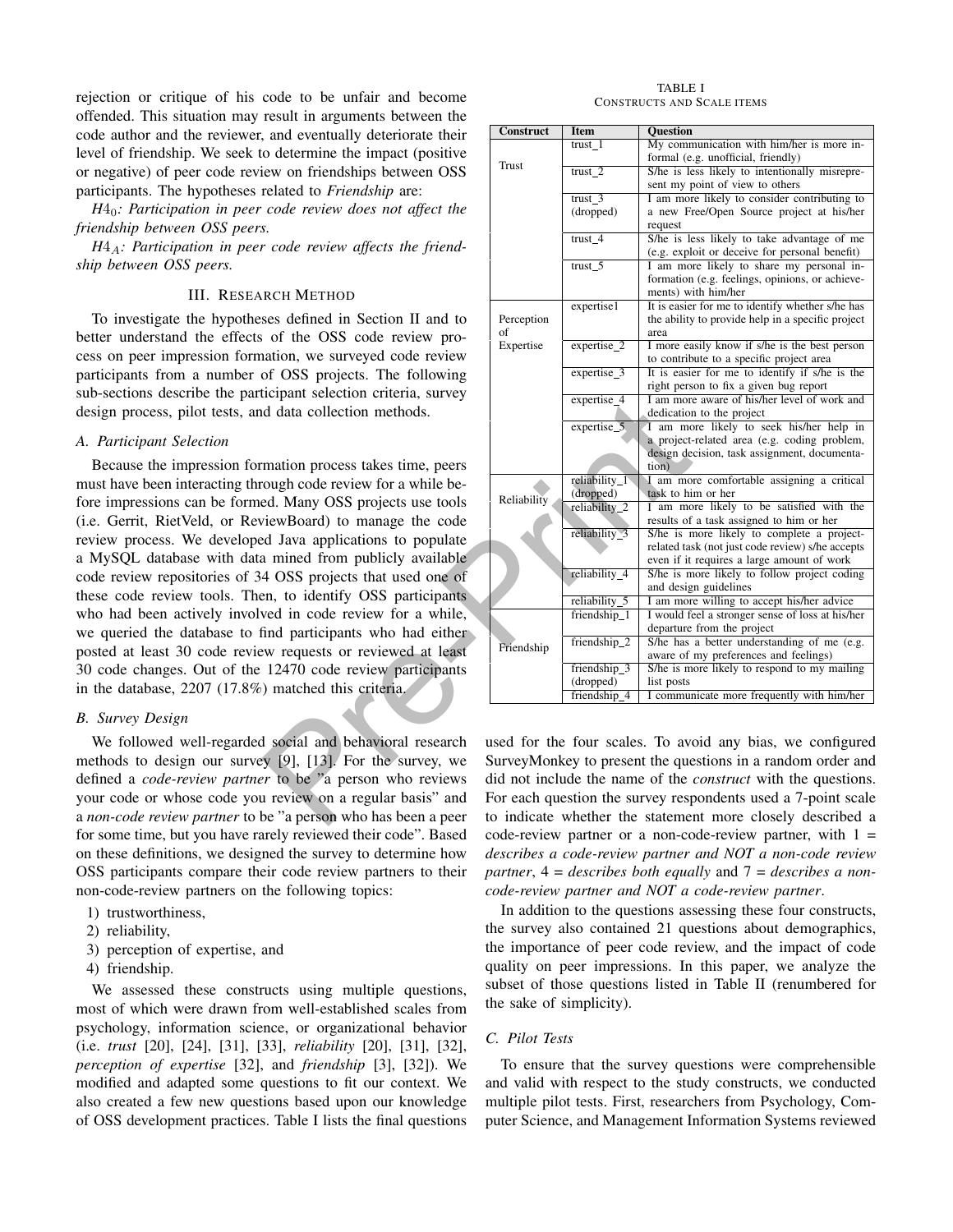#### TABLE II SURVEY QUESTIONS

|                    |                                                                                                     | $m$ corporated some or these suggests                                  |
|--------------------|-----------------------------------------------------------------------------------------------------|------------------------------------------------------------------------|
| $\overline{Q1}$ .  | Which Free/Open Source project are you most actively involved<br>in?                                | D. Data Collection                                                     |
| $\overline{Q2}$ .  | How many years have you worked on Free/Open Source                                                  | On Feb. 14, 2013, we sent a s                                          |
|                    | projects?                                                                                           |                                                                        |
| $\overline{Q3}$ .  | On average, how many people contribute code or review code<br>in a given month for the project?     | active code review participants in<br>231 emails that were undeliverab |
| $\overline{Q4}$ .  | What proportion of the overall code commits in the project                                          |                                                                        |
|                    | undergo peer code review?                                                                           | 1815 code review participants re                                       |
|                    | ◯ Less than $10\%$ ◯ $11\%$ - $25\%$ ◯ $26\%$ - $50\%$ ◯ $51\%$ - $75\%$                            | On Feb. 26, 2013 we sent a ren                                         |
|                    | $\bigcap$ More than 75%                                                                             | survey on March 10, 2013 after                                         |
| Q5.                | Do you receive financial compensation for your participation in                                     | almost no responses each day.                                          |
|                    | the project?                                                                                        |                                                                        |
|                    | $\bigcap$ Yes $\bigcap$ No                                                                          | Data from the survey link o                                            |
| Q6.                | Do you think peer code review is important in your project?                                         | shortener showed a total 640 clicl                                     |
|                    | $\bigcirc$ Yes $\bigcirc$ No                                                                        | of the invitations). Out of those                                      |
| Q7.                | On the project, how many hours per week, on average, do you                                         | the survey $(-68\% \text{ of those that})$                             |
|                    | spend reviewing other contributors code?                                                            | completed the survey (~66% of the                                      |
| $\overline{Q8}$ .  | From approximately how many different contributors do you<br>review code each week for the project? |                                                                        |
| $\overline{Q9}$ .  | What is the balance between "code you review" and "code you                                         | response rate for the survey is $\sim$                                 |
|                    | ask others to review"?                                                                              |                                                                        |
|                    | $\bigcirc$ 1- Only a code reviewee $\bigcirc$ 2 $\bigcirc$ 3                                        | IV. RELIABILITY                                                        |
|                    | $\bigcirc$ 4- Equally a code reviewee and a code reviewer $\bigcirc$ 5 $\bigcirc$ 6                 | To reduce uncertainty in surve                                         |
|                    | $\bigcap$ 7- Only a code reviewer                                                                   | its reliability and validity. The f                                    |
| $\overline{Q10}$ . | What proportion of your code commits do you submit for peer                                         |                                                                        |
|                    | code review?                                                                                        | the reliability and validity of the                                    |
|                    | ◯ Less than $10\%$ ◯ $11\%$ - $25\%$ ◯ $26\%$ - $50\%$ ◯ $51\%$ - $75\%$                            | A. Reliability                                                         |
|                    | $\bigcirc$ More than 75%                                                                            |                                                                        |
| Q11.               | When you review poorly written code, does it affect your                                            | Survey reliability refers to the                                       |
|                    | perception of the code author?                                                                      | vides consistent results when re                                       |
| Q12.               | $\bigcap$ Yes $\bigcap$ No<br>When you review code of high quality or that has an outstanding       | tions [23]. The three most com                                         |
|                    | approach to solve a problem, does it affect your perception of                                      |                                                                        |
|                    | the code author?                                                                                    | reliability are: 1) Test-retest, 2).                                   |
|                    | $\bigcap$ Yes $\bigcap$ No                                                                          | nal consistency. Internal Consist                                      |
|                    |                                                                                                     | measure of reliability for this sui                                    |
|                    |                                                                                                     | We used the average inter-iten                                         |
|                    | the hypotheses and questions. This review led to several                                            | alpha [8] to test Internal Con.                                        |
|                    | changes, including: changing the rating scales from $5-$ to $7-$                                    |                                                                        |
|                    |                                                                                                     | is widely used to calculate the                                        |
|                    | point, rewording some questions to remove bias, and adding                                          | measurements, with $\alpha \geq .9$ inc                                |
|                    | questions for a broader perspective of the code review process.                                     | indicating 'good', $\alpha \geq .7$ indicat                            |
|                    | Second, software engineering graduate students piloted the                                          | indicating 'questionable' internal                                     |
|                    | survey to identify any difficulties in understanding the ques-                                      | The analysis of reliability resu                                       |
|                    | tions and to estimate the time required to complete the survey.                                     | from the scales to improve the $\alpha$                                |
|                    | Third, 20 OSS code review participants from two projects                                            | and reliability_1. Table III repor                                     |
|                    | in our database piloted the survey. This version of the survey                                      | items in each scale and the correa                                     |
|                    |                                                                                                     |                                                                        |

Third, 20 OSS code review participants from two projects in our database piloted the survey. This version of the survey had a poor completion rate (i.e. the ratio of number of people staring the survey to the number completing the survey). To address this problem, we rephrased some questions, split the question in which respondents rated the construct scale items (Table I) into two questions, and reordered some questions.

Fourth, we conducted a second pilot with the 24 OSS code review participants from another project in our database. This version of the survey had an adequate completion rate (9 responses). Using these responses, we analyzed the internal consistencies of the four peer impression construct scales. Because the *reliability* scale had questionable internal consistency measures, we added two questions to that construct.

Finally, we conducted a third pilot with 117 OSS code review participants from 11 additional projects. We were satisfied with the completion rate (22 responses) and the scale reliability values. In all pilot studies, we asked respondents to provide feedback and suggestions to improve the survey. We incorporated some of these suggestions into the final survey.

# *D. Data Collection*

On Feb. 14, 2013, we sent a survey invitation to the  $2046<sup>1</sup>$ active code review participants in our database. Removing the 231 emails that were undeliverable, we assume that a total of 1815 code review participants received the survey invitation. On Feb. 26, 2013 we sent a reminder email. We closed the survey on March 10, 2013 after the response rate slowed to almost no responses each day.

Data from the survey link created with Google's URL shortener showed a total 640 clicks on the survey URL (~35% of the invitations). Out of those clicks, 433 people started the survey (~68% of those that clicked on the link) and 287 completed the survey (~66% of those that started). The overall response rate for the survey is ~15.8% (287/1815).

# IV. RELIABILITY AND VALIDITY

To reduce uncertainty in survey, it is important to analyze its reliability and validity. The following subsections discuss the reliability and validity of the survey instrument.

## *A. Reliability*

Survey reliability refers to the extent that the survey provides consistent results when replicated in identical conditions [23]. The three most common methods for assessing reliability are: 1) Test-retest, 2) Alternate-form, and 3) Internal consistency. *Internal Consistency* is the most appropriate measure of reliability for this survey.

We used the average inter-item correlation and Cronbach's alpha [8] to test *Internal Consistency*. Chronbach's alpha is widely used to calculate the reliability of multiple-item measurements, with  $\alpha \geq 0.9$  indicating 'excellent',  $\alpha \geq 0.8$ indicating 'good',  $\alpha \geq .7$  indicating 'acceptable', and  $\alpha < .7$ indicating 'questionable' internal consistency.

The analysis of reliability resulted in dropping three items from the scales to improve the  $\alpha$  values: trust 3, friendship 3 and reliability 1. Table III reports the number of remaining items in each scale and the corresponding  $\alpha$  coefficients. Two of the scales (*Perception of Expertise*, and *Reliability*) had 'good' internal consistency, and the other two scales (*trust*, and *friendship*) had 'acceptable' internal consistency.

While computing  $\alpha$  is essential to analyze the reliability of a survey, other factors are also important. For example, it is possible to achieve a higher  $\alpha$  by using more scale items [34]. To combat this problem, we also calculated the inter-item correlations for the scale items, as shown in the last column of Table III. For all four scales, the mean inter-item correlation  $was > .4$ , which is the suggested minimum average interitem correlation [4]. Taken together, the  $\alpha$  and the inter-item correlation indicate that the survey instrument is reliable.

 $1\,2207$  total less the 161 used in the pilots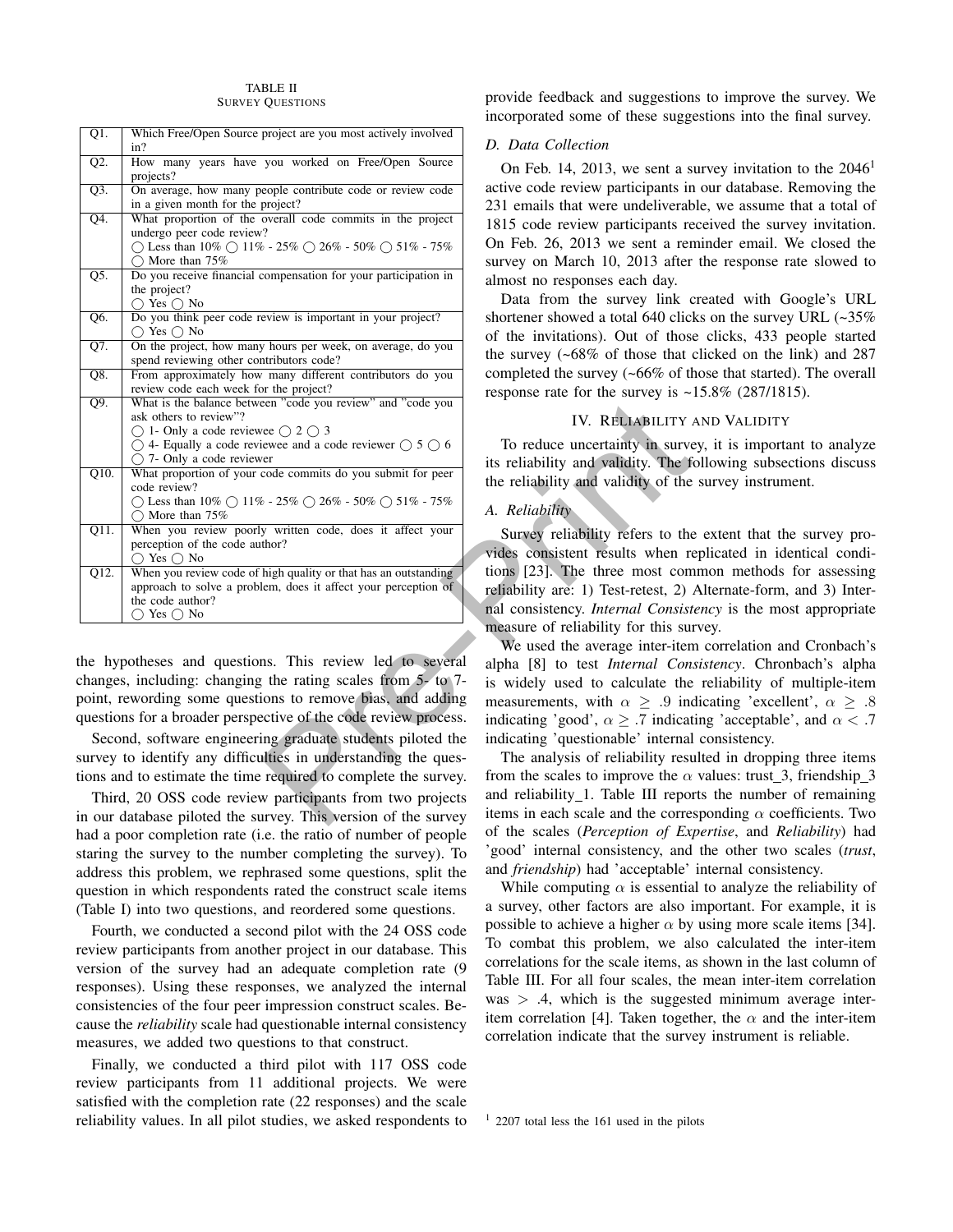TABLE III COEFFICIENT ALPHA OF THE SCALES

| <b>Construct</b>        | Number of<br>items | Cronbach's<br>Alpha | Average<br>inter-item<br>correlation |
|-------------------------|--------------------|---------------------|--------------------------------------|
| Trust                   |                    | .756                | .438                                 |
| Perception of Expertise |                    | .811                | .463                                 |
| Reliability             |                    | .810                | .518                                 |
| Friendship              |                    | .700                | .439                                 |

# *B. Validity*

Validity of a survey refers to how well it measures what it is intended to measure. This section discuss the analysis of validity relative to the four important types of validity measures for a survey [23].

Face validity: is the weakest form of validity. It focuses on analyzing whether "on its face" each survey item seems like a good operationalization of the construct. We tested face validity by having experts with knowledge of survey design and experts with knowledge of code review in OSS projects review the survey.

Content validity: measures the degree to which the scale items represent the domain of the concept under study. We carefully chose appropriate items from prior validated scales to ensure content validity.

Criterion validity: measures agreement between the survey results and a 'gold standard' criteria (e.g. highly regarded prior survey from same domain). In this case, we could not identify another similar survey to act as a gold standard. Therefore, we were unable to evaluate criterion validity.

Construct validity: measures how well a survey instrument performs in practice. It is the most valuable and most difficult validity measure. Construct validity has two forms:

- 1) *Convergent validity:* implies that several different methods for obtaining the same information should produce similar result.
- 2) *Discriminant validity:* implies that measures must not correlate too closely with similar but distinct concepts.

To measure convergent and divergent validity, we performed a principal components analysis with VARIMAX rotation using SPSS. The only restriction we enforced for the factor solution was to retain components with eigenvalue  $> .8$ . Table IV summarizes the factor loadings for the four constructs.

The four factors that emerge from the analysis capture 63.1% of the variance (right-most cell in the bottom row of Table IV). As no item loads highly on more than one factor, these four factors are strong. Furthermore, all items load together on the target factor, with the lowest loading being 0.52. According to Comrey, loadings  $> 0.45$  can be considered fair, those  $> 0.55$  as good, those  $> 0.63$  very good, and those  $> 0.71$  as excellent [7]. For the factors in this survey, nine are in the *excellent* range, four in the *very good* range, two in the *good* range, and only one in the *fair* range. These results show that each scale measures the construct it is supposed to measure and is not influenced by other constructs. Therefore, the survey has high construct validity.

TABLE IV PRINCIPLE COMPONENTS ANALYSIS WITH VARIMAX ROTATION

| <b>Item</b>                    | <b>Factor1</b><br>(Reliabil-<br>ity) | Factor2<br>(Exper-<br>tise) | Factor3<br>(Trust) | Factor4<br>(Friend-<br>ship) |
|--------------------------------|--------------------------------------|-----------------------------|--------------------|------------------------------|
| $trust_1$                      | $-.090$                              | .322                        | .660               | .260                         |
| trust $2$                      | .372                                 | .144                        | .658               | .038                         |
| trust $4$                      | .338                                 | .043                        | .733               | .041                         |
| trust $5$                      | $-.048$                              | .141                        | .745               | .340                         |
| expertise_1                    | .152                                 | .817                        | .165               | .111                         |
| expertise_2                    | .306                                 | .726                        | .227               | .106                         |
| expertise_3                    | .078                                 | .704                        | .110               | .313                         |
| expertise_4                    | .343                                 | .568                        | .114               | .119                         |
| expertise 5                    | .179                                 | .516                        | .052               | .486                         |
| reliability_2                  | .726                                 | .208                        | .141               | .118                         |
| reliability 3                  | .740                                 | .068                        | .292               | .169                         |
| reliability_4                  | .767                                 | .189                        | $-.078$            | .151                         |
| reliability 5                  | .713                                 | .311                        | .133               | .111                         |
| friendship_1                   | .241                                 | .408                        | .002               | .621                         |
| friendship_2                   | .080                                 | .068                        | .378               | .758                         |
| friendship_4                   | .263                                 | .242                        | .249               | .661                         |
| <b>Total</b><br>eigenvalue     | 6.099                                | 1.692                       | 1.444              | .871                         |
| $\overline{\%}$ of<br>variance | 38.120                               | 10.578                      | 9.027              | 5.446                        |
| <b>Cumulative</b><br>$\%$      | 38.120                               | 48.698                      | 57.725             | 63.172                       |

## V. DEMOGRAPHICS

To provide an overview of the sample, this section describes the demographics of the OSS projects represented and of the survey respondents. This characterization should help readers properly interpret the applicability of the results.

## *A. Projects represented*

Total<br>
in knowledge of survey design<br>
of code review in OSS projects<br>
of code review in OSS projects<br>
of the concept under study. We<br>
Externs from prior validated scales<br>
of the concept under study. We<br>
Externs from prior We sent the survey to the code review participants from 23 of the 37 code review repositories in our database (we excluded the 14 code review repositories used in the pilot studies). Table V lists the 45 primary OSS projects represented by the respondents, based on their answers to Q1 (Table II). The number in parenthesis in the 'Multiple occurrences' column represents the number of respondents who listed that project. There are two reasons why this question identified 45 projects when the survey was sent to only 23 projects. First, the project from which we obtained the email address may not be the respondent's primary project. Second, some code review repositories are shared by multiple OSS projects, e.g., the GTK and the ITK project both use the Gerrit repository hosted by Kitware<sup>2</sup>.

> As an indication of the frequency of code review in the projects represented by the respondents, approximately 83% of the respondents indicated that more than 75% of the code changes in their project undergo peer code review. Therefore, the survey respondents represent projects that are actively using peer code review. This result indicates that the sample does a good job of satisfying the participation selection criterion (defined in Section III-A).

> As an indication of the number code review participants, Q3 (Table II) asked respondents to report the average number of people who contributed or reviewed code each month.

<sup>2</sup> http://review.source.kitware.com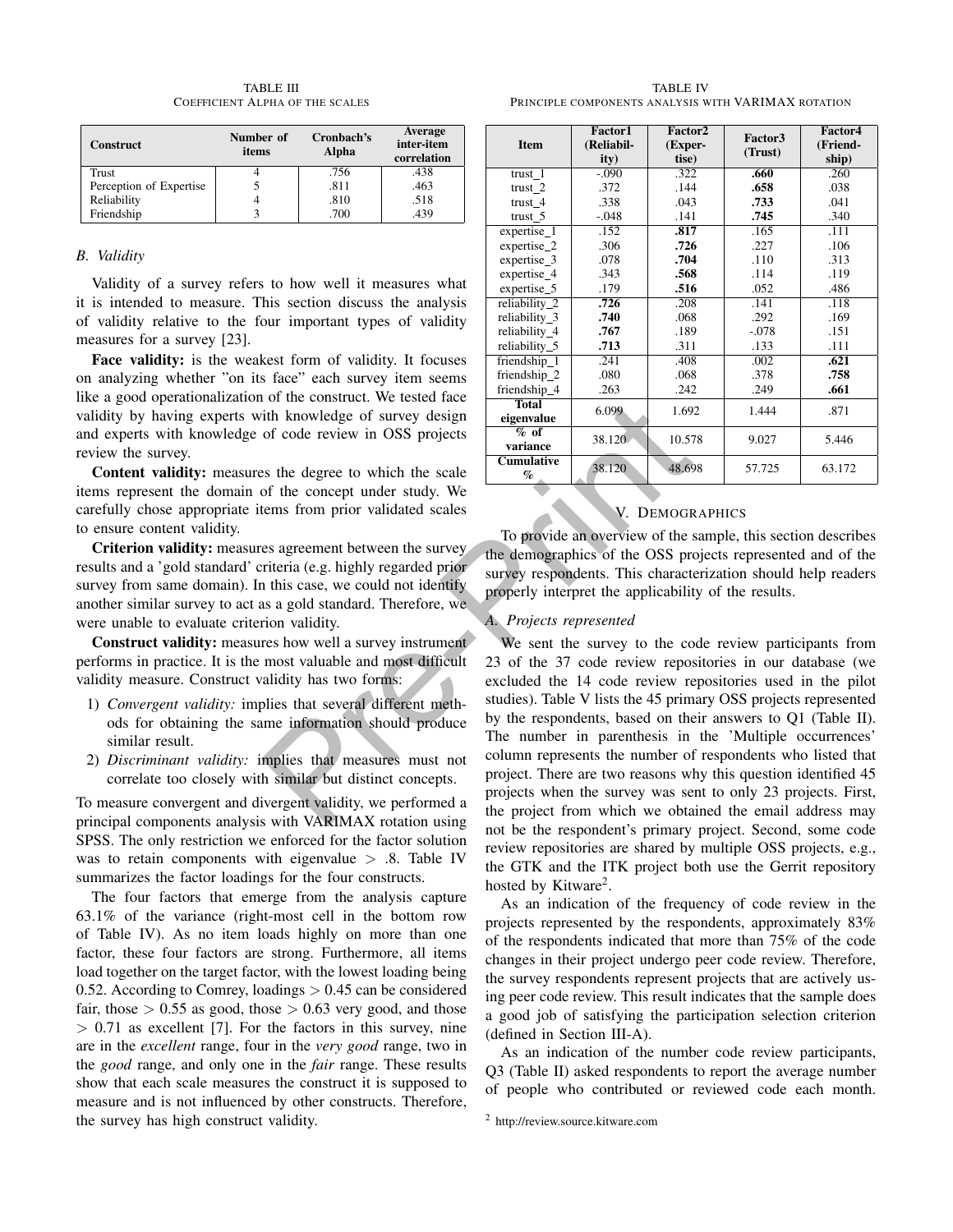TABLE V RESPONDENTS' PRIMARY OSS PROJECTS

| <b>Multiple occurrences</b> |                   |                 | Single occurrences |              |            |          |             |                  |
|-----------------------------|-------------------|-----------------|--------------------|--------------|------------|----------|-------------|------------------|
| Ot Project $(36)$           | MediaWiki (17)    | Gromacs(9)      | VTK (5)            | Coreboot     | Ġо         | LLVM     | pywikipedia | <b>SystemTap</b> |
| OpenStack (32)              | oVirt(17)         | ITK $(9)$       | Gerrit (4)         | CloudFoundrv | <b>GTK</b> | OmapBoot | Redis       | U-Boot           |
| CyanogenMod (28)            | Linux kernel (16) | LibreOffice (8) | AOKP(2)            | Fedora       | ImageVis3D | OmapZoom | Rockbox     | vBlob            |
| TYPO3 (20)                  | Chromium OS (14)  | OpenAFS (6)     | Couchbase (2)      | FlightGear   | Jetty      | OpenCL   | Sage        | WebKit           |
| Android (19)                | Eclipse $(9)$     | Scilab $(5)$    | Debian (2)         | $_{\rm gcc}$ | JGit       | Pvthon   | Subversion  | X.Org            |

reviewed in most of the OSS<br>
mple, the number of code review<br>
provide a good estimate of the<br>
provide a good estimate of the<br>
act month. Using data from the signal:  $\sigma = 7.1$ <br>
act month. Using data from the signal:  $\sigma$  a Interestingly, different respondents from the same project provided conflicting estimates. Moreover, a few of the respondents provided unquantifiable responses (i.e.'too many', 'it varies', 'no idea', or 'have not noticed'). Therefore, we had to use alternate approach to determine the number of code review participants. For projects represented by only one respondent, we used the estimate provided by that respondent. For projects represented by two or more repondents that gave conflicting estimates, we computed our own estimate. Because a large percentage of the code is reviewed in most of the OSS projects represented in our sample, the number of code review participants in a month can provide a good estimate of the number of contributors in that month. Using data from the three most recent months, we computed the average number of contributors per month. There were two projects that we did not have adequate data to compute the number of contributors, so we just took the average of the estimates provided by the survey respondents. Using this data, we categorized the projects into four categories:

- 1) **Small:**  $\langle 15 \rangle$  contributors per month ( $\sim 20\%$  of projects)
- 2) **Medium**: 16 to 50 contributors per month  $(-14\% \text{ of }$ projects).
- 3) Large: 51 to 100 contributors per month  $(-23\% \text{ of }$ projects).
- 4) Super Large:  $> 100$  contributors per month (~43% of projects).

These results show that the majority of the projects represented by the sample had a large number of participants in the peer code review process.

# *B. Respondent demographics*

Almost all respondents (99.7%) considered peer code review to be important for their projects. Approximately 90% of the respondents indicated that when code is of high quality or uses and an outstanding problem solving approach, it positively affects their perception of the code author. Conversely, approximately 80% of the respondents indicated that lowquality code negative effects their perception of the code author. Table VI shows the results from survey questions 2, 7 and 8 (Table II). In each case, we grouped the responses into four categories to summarize the data. Figure 1 shows that distribution of answers from question 9 (Table II) regarding the balance between reviewing code and having code reviewed is approximately normal.

Regarding whether the respondents volunteered their time to the OSS project or were paid to contribute, the results showed a 60%/40% split in favor of paid participants. The percentage of paid participants is not surprising because the list of projects

| TABLE VI                        |
|---------------------------------|
| DEMOGRAPHICS OF THE RESPONDENTS |

|                             |                                 | $%$ of Re- |
|-----------------------------|---------------------------------|------------|
| <b>Ouestion</b>             | <b>Category description</b>     | spondents  |
| 2. Experience in OSS        | Low: Less than 2 years          | 20%        |
| projects (Mean= 7 years,    | Medium: 3 to 5 years            | 33%        |
| $\sigma = 5.3$              | <i>High</i> : 6 to 10 years     | 26%        |
|                             | Veteran: More than 10           | 21%        |
|                             | years                           |            |
| 7. Average number<br>of     | Low: Less than 2 hours          | 30%        |
| hours per week spent        | <i>Medium:</i> 3 to 5 hours     | 32%        |
| reviewing other<br>in       | <i>High</i> : 6 to 10 hours     | 26%        |
| contributors' code (Mean=   | Very High: More than 10         | 12%        |
| 6.4 hours, $\sigma = 7.1$ ) | hours                           |            |
| 8. Number of contributors'  | <i>Small:</i> Less than 2 peers | 20%        |
| code reviewed each week     | <i>Medium:</i> 3 to 5 peers     | 45%        |
| (Mean= 2.1 peers, $\sigma$  | <i>High</i> : 6 to 10 peers     | 27%        |
| .98)                        | Very High: More than 10         | 8%         |
|                             | peers                           |            |
|                             |                                 |            |



Fig. 1. Balance between being a code reviewer and a code reviewee

we drew from included some large, sponsored projects (e.g. Android, Chromium OS, Qt project, and OpenStack), in which most of the participants are employees of the sponsoring companies. This distribution is in line with previous OSS surveys that had 40%-50% paid OSS participants [2], [22].

#### VI. RESULTS

Section III-B described the 7-point scale used for the items in Table I. For all analysis in this paper, we recoded the rating scale data inverting the scale and shifting the mid-point to O. The recoded scale is (-3: *describes a non-code review partner, NOT a code review partner*, 0: *describes both equally*, and *3: describes a code review partner, NOT a non-code review partner*). This recoding makes effect of each scale item on peer impression formation more evident because ratings equal to zero mean code review had no effect, negative ratings mean code review had a negative effect and positive ratings mean code review had a positive effect. We did not use this scale during data collection to avoid biasing the respondents with negative scale values.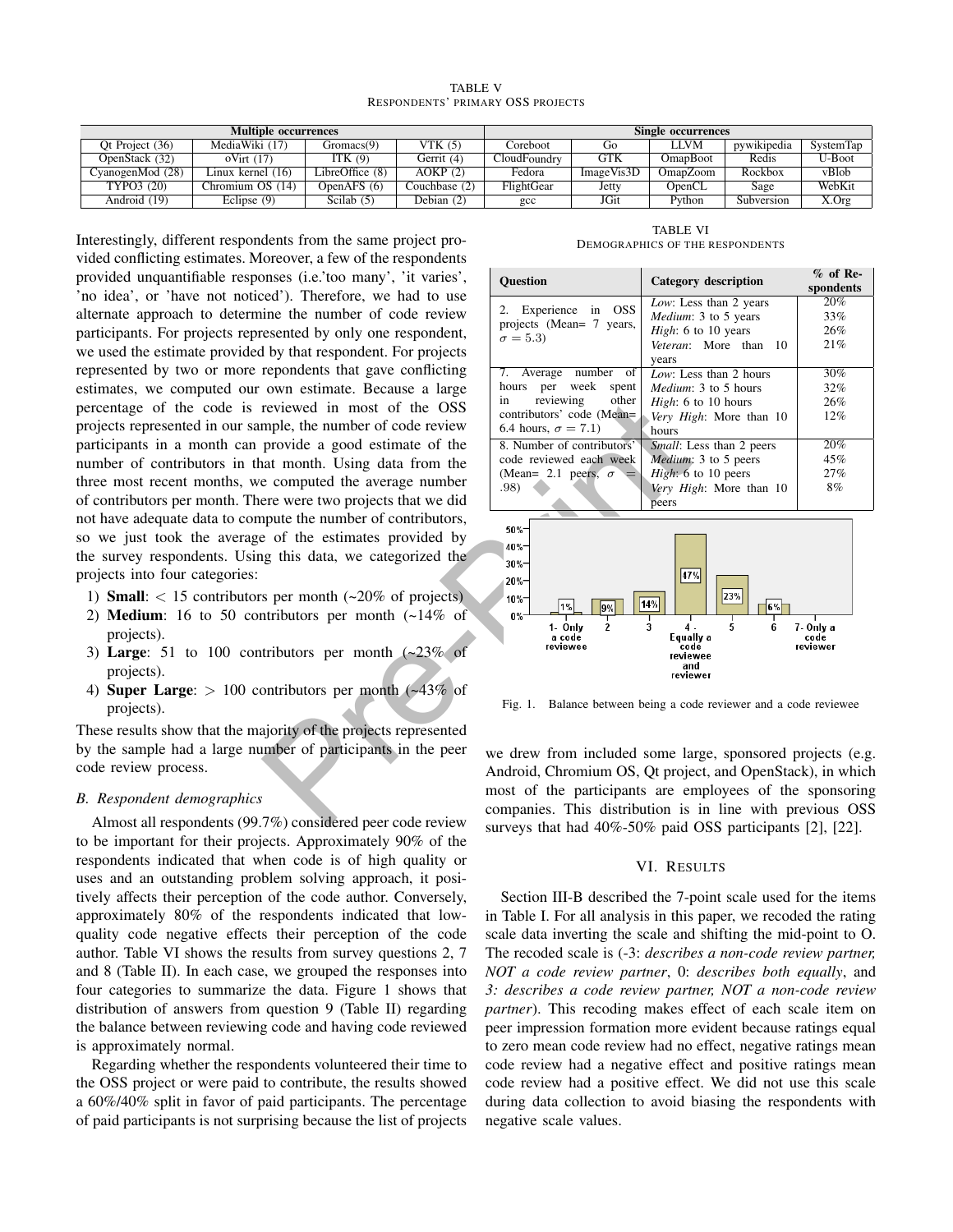

Fig. 2. Ratings distribution for the trust items

The following subsections describe the effects of code review on the four constructs defined in Section II. For each of the four constructs, we also conducted a One-Way ANOVA to determine whether any of the respondent demographics defined in Section V, i.e. project size, voluntary/paid participation, or experience in OSS projects, affected the results.

# *A. Trust*

The item mean for the four trust scale items (Table I) is .699 with variance of .044. This mean indicates that peer code review has a small but positive effect on trust between OSS code review partners. A one-sample t-test showed that this mean was significantly higher ( $t_{283} = 12.93, p < 0.001$ ) than the mid-point of the scale (*0 - Both Equally*). To determine the impact of this result, we calculated the effect size using Cohen's *d*, with  $d \geq 0.8$  indicating large effect,  $d \geq 0.5$  indicating medium effect, and  $d \geq 0.2$  indicating small effect [5]. The *d* value was .76 indicating a medium-sized effect.

Figure 2 shows that for the four trust scale items, most of the respondents did not think peer code review had an effect on trustworthiness. For those respondents that thought peer code review did have an effect on trustworthiness, most thought it made *code review partners* more trustworthy, resulting in a positive mean value.

Therefore, we conclude that peer code review has a small but significant positive effect on trust between OSS code review partners. We reject the null hypothesis  $H1_0$  in favor of the alternate hypothesis  $H1_A$ .

The results of the One-Way ANOVAs did not show any significant effects of the demographics on the results for the trust construct.

#### *B. Perception of Expertise*

The item mean for the five perception of expertise items (Table I) was 1.526 with variance of .004. This mean was significantly higher ( $t_{286} = 29.27, p < 0.001$ ) than the midpoint of the scale (*0 - Both Equally*). The effect size, Cohen's *d* was 1.72, indicating a large effect. Figure 3 shows that for the five perception of expertise scale items, most of the respondents (approximately 70% to 80%) thought they had a better perception of the expertise of their *code review partners* than their *non-code review partners*.

Therefore, we conclude that peer code review has a large, significant effect on the perception of expertise among OSS



Fig. 3. Ratings distribution for the expertise items



participants. We reject the null hypothesis  $H2_0$  in favor of the alternate hypothesis  $H2_A$ .

giect size, voluntary/paid partici-<br>
projects, affected the results.<br>  $20\%$ <br>
ur trust scale items (Table I) is<br>  $3: \text{Non-} \quad 2 \quad 4 \quad 0.8$ <br>
its mean indicates that peer code<br>
ive effect on trust between OSS<br>  $\bullet$ -sample t-The One-Way ANOVA tests indicated that paid participants had a significantly higher perception of expertise for their *code review partners* than the volunteers participants did  $(F_1)$  $= 4.58$ ,  $p = .033$ ). One possible reason for this result could be that paid participants may spend more hours in code review because OSS participation is part of their regular jobs. The results of a Chi-Square analysis showed that, in fact, paid participants do spend significantly more time in code review than volunteer participants do ( $\chi^2 = 26.07$ ,  $df = 3$ ,  $p < .001$ ). However, another potential reason for this result could be that paid participants have more opportunities to interact with their peers through FTF mechanisms (e.g. in-person meetings or phone calls) because they are employees of the same company.

#### *C. Reliability*

The item mean for the four reliability items (Table I) was 1.0230 with variance of .024. This mean was significantly higher ( $t_{282} = 18.55p < 0.001$ ) than the mid-point of the scale  $(0 - Both Equality)$ . The effect size was large,  $d = 1.11$ . Figure 4 shows that for the four reliability scale items, about half of the respondents did not think peer code review had an effect on reliability. For those respondents that thought peer code review did have an effect on reliability, most thought it made *code review partners* more reliable, resulting in a positive mean value.

Therefore we conclude that peer code review has a large, significant effect on the reliability of a *code review partner*.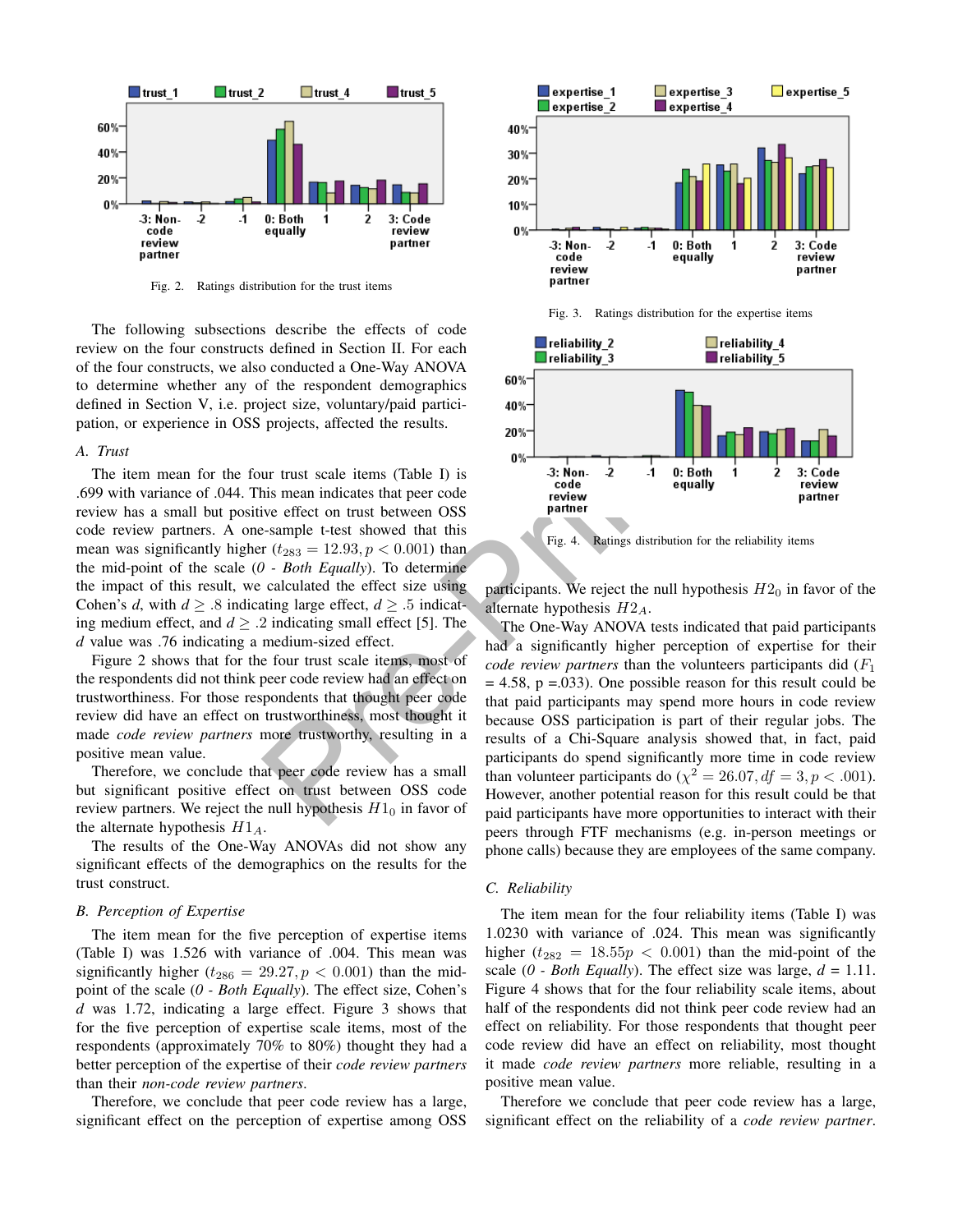

Fig. 5. Ratings distribution for the friendship items

We reject the null hypothesis  $H3_0$ , and accept the alternate hypothesis  $H3_A$ .

The results of the One-Way ANOVAs did not show any significant effects of the demographics on the results for the trust construct.

## *D. Friendship*

The item mean for the three friendship scale items (Table I) was 1.472 with variance of .006. This mean was significantly higher ( $t_{287} = 25.83$ ,  $p < 0.001$ ) than the mid-point of the scale  $(0 - Both Equality)$ . The effect size was large,  $d = 1.53$ . Figure 5 shows that for the three friendship scale items, most of the respondents (approximately 70% to 75%) thought they were more friendly with their *code review partners* than their *non-code review partners*.

Therefore we conclude that peer code review has a large, significant effect on the friendship between OSS participants. We reject the null hypothesis  $H4_0$ , and accept the alternate hypothesis  $H4_A$ .

The One-Way ANOVA tests indicated that paid participants had significantly stronger feelings of friendship towards their *code review partners* than the volunteer participants did. It is possible that the source of this results is the same as for the similar effect on perception of expertise (Section VI-B).

# VII. DISCUSSION

The survey results indicate that code review significantly impacts impression formation between OSS participants in four ways. First, code review has the largest effect on forming accurate perceptions of expertise between peers. The process of repeatedly reviewing code from a peer allows an OSS participant to understand which areas that peer is contributing to and form an accurate impression about the expertise of that peer. Therefore, we argue that when choosing a peer to fix a bug, or provide assistance in a specific area, it is easier for him to choose appropriately from among his *code-review partners*. Second, code review has a large effect on perception of reliability between OSS peers. When a reviewer reviews high-quality code from a peer, she expects her future code to also have good quality. She is also more likely to recommend that peer to others. Third, code review has a large effect on friendship betwen OSS peers. Due to increased volume of communications throughout the code review process, the

TABLE VII CORRELATIONS BETWEEN FOUR PEER IMPRESSION CONSTRUCTS

|                         | <b>Trust</b> | <b>Perception</b><br>of Expertise | Relia-<br>bility | <b>Friend-</b><br>ship |
|-------------------------|--------------|-----------------------------------|------------------|------------------------|
| Trust                   |              |                                   |                  |                        |
| Perception of Expertise | .472         |                                   |                  |                        |
| Reliability             | .390         | .538                              |                  |                        |
| Friendship              | .545         | .626                              | .461             |                        |

All correlations are significant at  $p < .001$  level

reviewer and the reviewee become more familiar and friendly towards each other. Finally, code review has a moderate effect on the perception of trustworthiness between OSS peers. This factor is related to the previous two, because the impression of trustworthiness is built upon producing reliable code and on communicating effectively.

for the same significant of the team of the content of the content of the content of the content of the same and also consider that peer to 000. This mean was significantly here friendship (owards hat peer effect size was We believed that the four peer impressions constructs might not have been independent of each other. For example, when an OSS participant believes a peer to have high expertise, she may also consider that peer to be reliable on tasks related to her expertise. Conversely, when she loses trust in a peer, here friendship towards that peer may also deteriorate. To better understand these potential relationships, we calculated Pearson's correlation between the four constructs. The results in Table VII indicate all constructs are significantly correlated with each other. Three out of the six correlations are high  $(i.e > .5)$ . The highest correlation is between **perception of expertise** and **friendship**  $(r = .626)$ . This indicates that the set of peers that OSS participants are friends with has sizable overlap with the set of peer those participants consider to be experts. The next highest correlation is between trust and **friendship**  $(r = .545)$ , which is not surprising because trust and friendship are likely to be correlated in any context. Finally, the other high correlation is between perception of expertise and **reliability**  $(r = .538)$ , indicating overlap between peers that OSS participants consider to be experts and peers they consider to be reliable.

There is empirical evidence that code review improves software quality [6], [35]. However, the evidence about the other benefits of code review (e.g. sharing knowledge, sharing expertise, sharing development techniques, and most importantly forming peer impressions) has been mostly anecdotal. Our research begins to fill that gap by providing evidence about the effectiveness of code review for peer impression formation. These results also suggest another reason to adopt peer code review.

These results also are applicable to distributed software development (DSD), which is largely similar to OSS development and has been adopted by a large number of companies worldwide [17]. Research suggests that team building process in DSD projects is difficult [18], and that DSD teams often suffer from lack of trust, which negatively affects team performance [26]. DSD organizations use different types of techniques (e.g. photos and profiles of team members at company internal websites, co-located team-building sessions [18], and internal social network sites [11]) to facilitate team-building.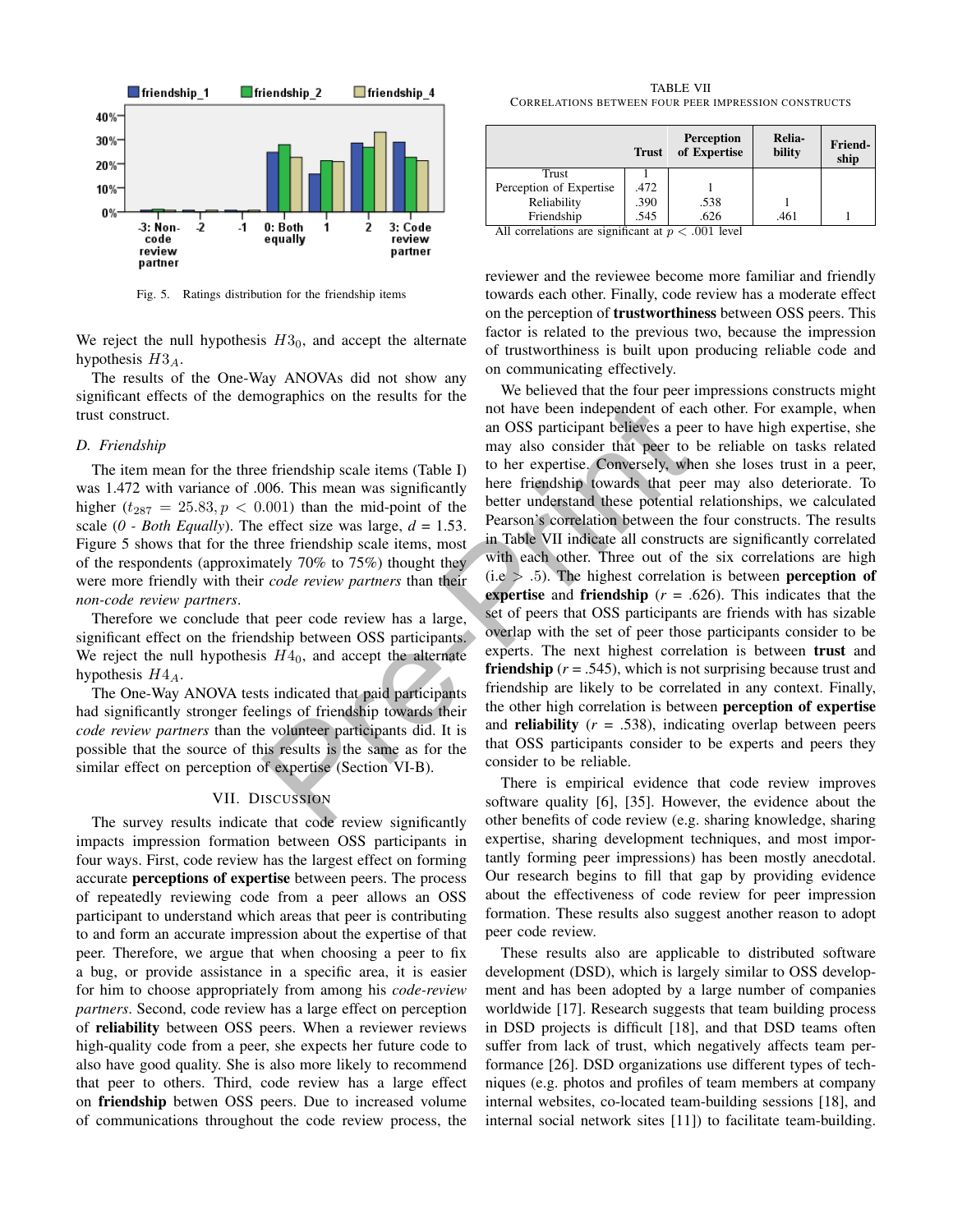DSD teams suffering from a lack cohesion can adopt code reviews, not only to improve software quality, but also to improve the impressions formation among teammates.

# VIII. THREATS TO VALIDITY

This section discusses the addressed and unaddressed threats to validity in this study. It is organized around the four common types of validity threats.

# *A. Internal validity*

The primary threat to internal validity in this study is *participant selection*. This threat has three aspects that we address as follows.

First, we chose participants based on their level of participation in code review. We used 30 as either the minimum number of code reviews or the minimum number of code changes posted for review. The data indicated that most participants took more than two months to satisfy this criterion. However, it could be argued that two months is not adequate to develop impressions about peers based on code review. While choosing a different threshold could have produced different effects, our results all showed positive effects. So, we do not think that this threat is serious.

meand and most parameterized and intervention. However, this study.<br>
In o coatisfy this criterion. However, this study.<br>
In orde review. While choosing B. Construct validity<br>
we produced different effects, our To reduce t Second, despite our efforts to solicit responses from people actively participating in code review, we cannot guarantee that all the respondents met that criterion. There was no motivation for someone who did not fit this criterion to respond to the survey because we did not offer any financial incentives. In addition, we excluded the responses of the respondents who only partially completed the survey. To eliminate any lurkers (i.e. checking the survey questions instead of taking), we manually inspected all open-ended responses searching for random text (a good indication of a lurker). We did not find any lurkers among the respondents who completed the survey. This result indicates a very high quality sample for our survey.

Finally, a survey with a low response rate may be subject to a non-response bias [29]. For example, early respondents might be highly enthusiastic about peer code review and not necessarily representative of all OSS code review participants. Because of the low response rate  $(-15.8\%)$ , we tested for nonresponse bias. To measure non-response bias, we chose the extrapolation method, which is based on the assumption that respondents who completed the survey slowly were potential non-respondents. In our case, there were two waves of respondents (207 that responded to the initial invitation and 80 that responded to the reminder). We can assume that the second wave of respondents may not have completed the survey without the reminder. To determine whether there was any difference in the responses among the two waves of respondents, we performed independent samples t-tests for the 19 scale items and Chi-Square tests for the 7 multiple choice and demographics questions. There were significant differences for three of the nineteen scale items: trust\_4 ( $t_{284} = -2.613$ , p =.009), friendship  $2 (t_{285} = -2.12, p=0.035)$ , and friendship  $4$  $(t_{285} = -1.98, p=.049)$ . To determine whether this nonresponse bias is a significant threat to our results, we calculated

TABLE VIII GROUP DIFFERENCES IN SCALE MEAN BETWEEN TWO WAVES OF **RESPONDENTS** 

| <b>Construct</b>        | <b>First</b><br><b>Wave</b><br>(Mean) | Second<br><b>Wave</b><br>(Mean) | <b>Results of t-test</b>        |
|-------------------------|---------------------------------------|---------------------------------|---------------------------------|
| Trust                   | 0.623                                 | 0.896                           | $t_{282}$ = -2.274, $p^*$ = 024 |
| Perception of Expertise | 1.482                                 | 1.640                           | $t_{285}$ = -1.36, p=.175       |
| Reliability             | 0.980                                 | 1.133                           | $t_{281} = -1.242$ , p=.215     |
| Friendship              | 1.391                                 | 1.679                           | $t_{285}$ = -2.282, p*=.023     |

\* indicates a significant difference

the group differences for the respondents from the two waves. The results in Table VIII show that the scale means were higher for the second wave respondents for all four constructs. Therefore, because the second wave of respondents had higher means (significanly higher in two cases) than the first wave of respondents, the non-response bias is not a serious threat in this study.

# *B. Construct validity*

To reduce the threats to construct validity we took a number of measures. First, we spent approximately eight months carefully designing the survey including expert reviews and multiple pilot tests. Second, we designed the survey itself to reduce bias by:

- placing the questions about the topics of interest after the other survey questions to prevent *hypothesis-guessing* by the respondents,
- configuring SurveyMonkey to present the scale questions in random order,
- providing clear definitions of *code review partner* and *non-code review partner* on all pages containing the scale item questions, and
- carefully wording questions in an unbiased manner.

Third, we conducted multiple reliability and validity tests, with widely-used and highly recommended measures, to ensure construct validity. Therefore, our survey design does not have any significant threats to construct validity.

#### *C. External validity*

We cannot definitively establish that our sample is representative of the entire OSS population. OSS communities vary a lot based on product, participant type, community structure, and governance. Because we cannot guarantee that the survey respondents adequately represent the spectrum of OSS participants on these factors, our results may not be applicable to all OSS communities.

Almost two-thirds of the respondents came from large or super large projects (as defined in Section V-A). Moreover, most of the respondents came from well-known, successful OSS projects. These types of projects tend attract more high quality and skilled contributors who tend to produce highquality code to be reviewed. Therefore, code review may help create more positive impressions about their peers. We may not have observed similar effects if the respondents had come from less successful OSS projects or projects with less governance.